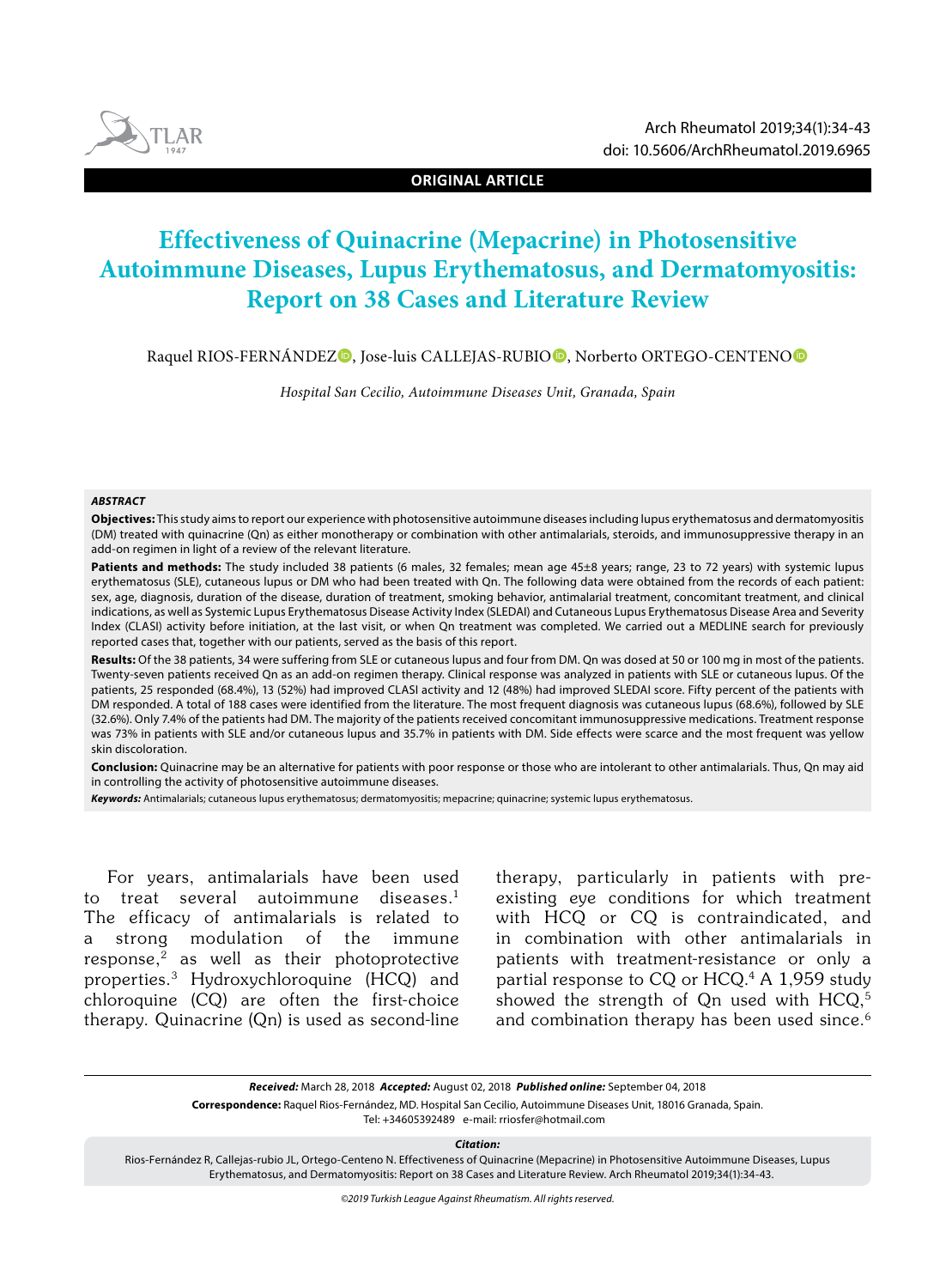In patients with lupus erythematosus (LE), combining low, medium, or high doses of glucocorticoids with another antimalarial drug (HCQ or CQ) or just with Qn seems to be a good choice for helping achieve better disease control;<sup>7</sup> either combination therapy inhibits interferon alpha, something which is not possible when using glucocorticoids on their own.8 Furthermore, a synergistic/additive effect with cyclophosphamide, methotrexate, and cyclosporine-A has been described in patients with rheumatoid arthritis.<sup>9</sup> Growing evidence has been presented over the last two decades of the anti-inflammatory, antithrombotic, anti-hyperlipidemic capacity of these agents, leading to a second renaissance and wider use. The usefulness of antimalarials is discussed in several reviews considering various diseases.<sup>10,11</sup> The photoprotective property of these agents is another interesting feature that may explain their beneficial effects in photosensitive autoimmune diseases.12 There are, however, still uncertainties about the real effectiveness of Qn and the most appropriate dosage. Therefore, in this study, we aimed to report our experience with photosensitive autoimmune diseases including LE and DM treated with Qn as either monotherapy or combination with other antimalarials, steroids, and immunosuppressive therapy in an add-on regimen in light of a review of the relevant literature.

# PATIENTS AND METHODS

Data were retrospectively collected from 38 patients (6 males, 32 females; mean age 45±8 years; range, 23 to 72 years) treated with Qn between March 2014 and June 2016 in the Autoimmune Diseases Unit of San Cecilio Hospital in Granada, Spain. The following data were obtained from the records of each patient: sex, age, diagnosis, duration of the disease, duration of treatment, smoking behavior, antimalarial treatment, concomitant treatment, and clinical indications, as well as Systemic Lupus Erythematosus Disease Activity Index (SLEDAI) and Cutaneous Lupus Erythematosus Disease Area and Severity Index (CLASI) activity before initiation, at the last visit, or when Qn treatment was completed. The patients were monitored every 12 weeks. At each visit, clinical data related to the patient's disease, side effects, and adherence to the indicated treatment were recorded. The study protocol was approved by the San Cecilio Hospital Ethics Committee. A written informed consent was obtained from each patient. The study was conducted in accordance with the principles of the Declaration of Helsinki.

We carried out a MEDLINE search for relevant articles, in any language, recorded between the inception of each database and December 30th 2016, using the Medical Subject Headings (MESH) categories: antimalarials, Qn, cutaneous lupus erythematosus (CLE), systemic lupus erythematosus (SLE), and DM. All cases identified from the literature were included in the analysis. All article references were reviewed to identify additional studies that were not included in the electronic databases. The data from these cases, together with the information from our patients, served as the basis of this report.

The clinical diagnosis of SLE was based on the American College of Rheumatology criteria.<sup>13</sup> The diagnosis of subacute cutaneous lupus erythematosus (SCLE) was defined according to Sontheimer, $14$  and discoid lupus (DL) was based on clinical and histological data. DM was diagnosed according to the criteria of Bohan and Peter.<sup>15</sup>

To analyze the treatment response, we compared the SLEDAI in SLE<sup>16</sup> and the CLASI activity score<sup>17</sup> for CLE obtained at the visit prior to initiation of therapy with the score obtained at the final visit. The SLEDAI is a clinical index for assessing lupus disease activity. It consists of 24 weighted clinical and laboratory variables of nine organ systems. The descriptor scores range from 1 to 8, and the total possible score for all 24 descriptors is 105.

The CLASI scoring system has been developed specifically for patients with CLE, taking into account both the anatomical region (e.g., face, chest, arms) and morphological aspects of skin lesions. Activity is scored on the basis of erythema, scale/hyperkeratosis, mucous membrane involvement, acute hair loss, and nonscarring alopecia. The total scores are calculated by simple addition based on the extent of the symptoms, which are documented according to the worst-affected lesion within a specific anatomical area. Treatment response in patients with DM was assessed by the physician based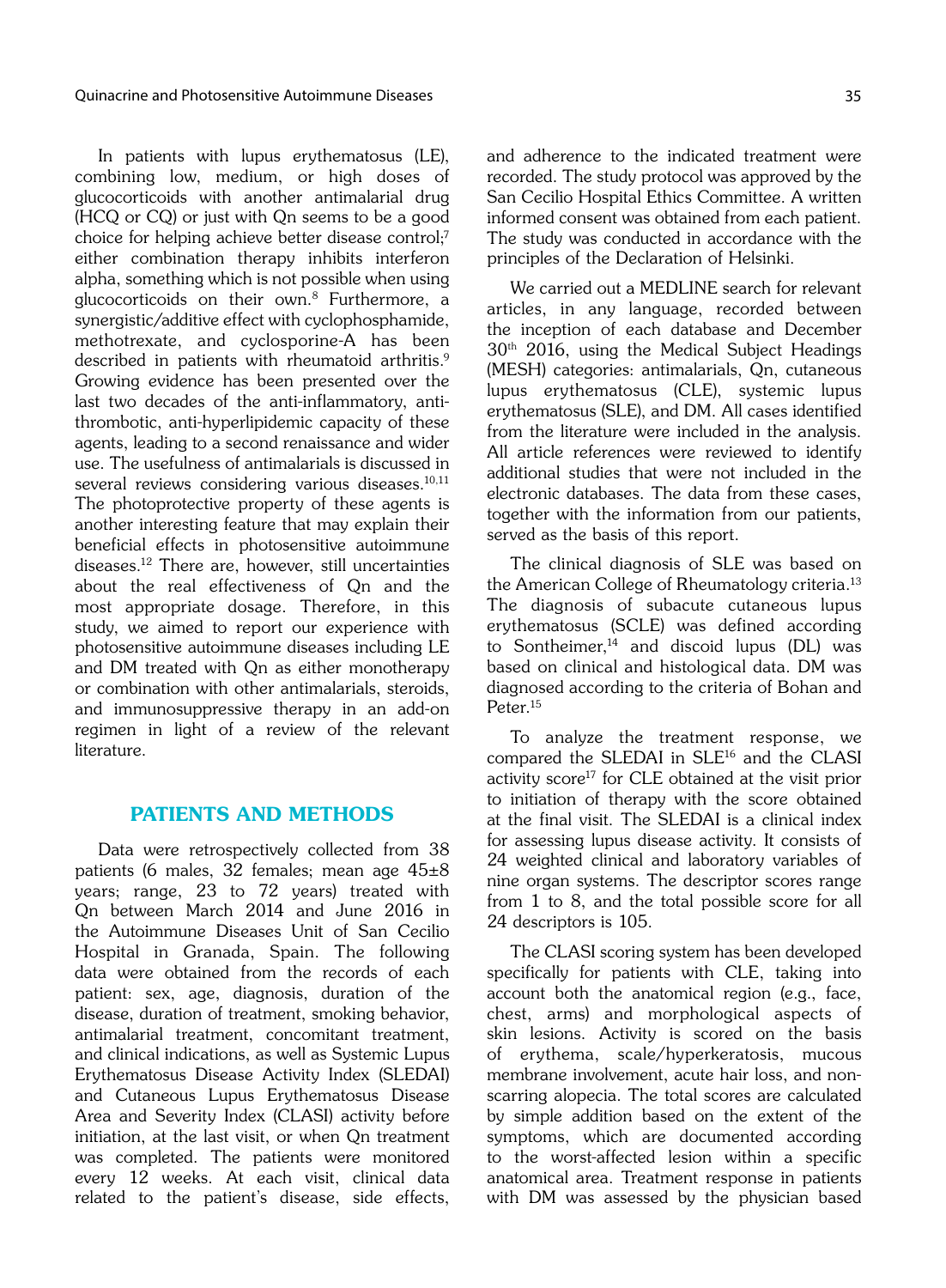|                          | Table 1. Clinical characteristics and therapy |                   |                                    |                                      |                            | of our patients treated with quinacrine |                                 |                                          |                          |                   |                              |               |
|--------------------------|-----------------------------------------------|-------------------|------------------------------------|--------------------------------------|----------------------------|-----------------------------------------|---------------------------------|------------------------------------------|--------------------------|-------------------|------------------------------|---------------|
| Case                     | Diagnosis                                     | Sex/Age<br>(year) | Duration of<br>(months)<br>disease | Duration of<br>treatment<br>(months) | Smoker                     | Treatment                               | Concomitant<br>treatment        | Clinical indications                     | <b>SLEDAI</b><br>$(E-L)$ | CLASI<br>$(E-L)$  | effects<br>Side              | Response      |
| $\overline{\phantom{0}}$ | SLE+APS                                       | F/45              | 270                                | $\overline{a}$                       | Yes                        | 100 Qn                                  | CTC, AZA,<br><b>MMF</b>         | Hydroxycloroquine<br>intolerance         | $8 - 4$                  |                   |                              | Yes           |
| $\mathbb{C}^2$           | SLE+SCLE                                      | F/39              | 24                                 | 42                                   | $\stackrel{\circ}{\simeq}$ | 50 Qn                                   | CTC                             | corioretinopathy<br>Central serous       | $8 - 2$                  | $0 \rightarrow 0$ |                              | Yes           |
| S                        | SLE                                           | M/23              | 108                                | 4                                    | Yes                        | $100 \; \mathrm{Qn}$                    | CTC                             | Optic neuritis                           | $4 - 20$                 |                   |                              | $\frac{1}{2}$ |
| 4                        | SLE+SCLE                                      | F/61              | 96                                 | $\frac{1}{6}$                        | History of<br>smoking      | $100 \; \mathrm{Qn}$                    |                                 | Hydroxychloroquine<br>Retinopathy        | $10 - 8$                 | $\overline{4}$    | Yellow skin<br>discoloration | Yes           |
| Б                        | SLE+DL                                        | F/56              | 34                                 | $\mathfrak{a}$                       | $\stackrel{\circ}{\simeq}$ | 50 Qn                                   | <b>NTX</b>                      | hydroxychloroquine<br>Itching induced by | $8\rightarrow 0$         | $6 \rightarrow 2$ |                              | Yes           |
| $\mathsf{\circ}$         | SLE+SCLE                                      | F/43              | 174                                | 135                                  | History of<br>smoking      | 50 Qn+HCQ                               | CTC                             | Disease activity                         | $6 - 2$                  | $6 - 6$           |                              | Yes           |
| $\overline{\phantom{0}}$ | SLE+DL                                        | F/47              | $86$                               | 84                                   | $\frac{1}{2}$              | 50 Qn+HCQ                               | CTC                             | Disease activity                         | $2 - 10$                 | $5 - 5$           |                              | $\frac{1}{2}$ |
| ${}^{\circ}$             | panniculitis<br>SLE+lupus                     | F/40              | 147                                | 12                                   | $\frac{1}{2}$              | 100 Qn                                  |                                 | Hydroxycloroquine<br>intolerance         | $0 \rightarrow 0$        | $1\rightarrow 0$  |                              | Yes           |
| $\circ$                  | $\Xi$                                         | F/42              | 58                                 | $\overline{ }$                       | Yes                        | 100 Qn+HCQ                              | CTC, MTX,                       | Disease activity                         |                          | $6 - 0$           |                              | Yes           |
| $\Box$                   | $\square$                                     | F/57              | $38$                               | S                                    | $\stackrel{\circ}{\simeq}$ | 100 Qn+HCQ                              | CTC                             | Disease activity                         |                          | $4 \rightarrow 3$ |                              | Yes           |
| $\Xi$                    | $\square$                                     | F/31              | $\mathbf{\Omega}$                  | 26                                   | Yes                        | 100 Qn+HCQ                              | <b>NTX</b>                      | Disease activity                         |                          | $2\rightarrow 2$  |                              | $\frac{1}{2}$ |
| 12                       | SLE+SCLE                                      | F/36              | $\infty$                           | 32                                   | $\zeta$                    | $Qn+H C Q$<br>200                       | CTC, MTX,<br>Efalizumab,<br>MMF | Disease activity                         | $12 - 4$                 | $4 - 8$           |                              | Yes           |
| 13                       | <b>SLE</b>                                    | F/44              | 24                                 | $\overline{20}$                      | $\stackrel{\circ}{\simeq}$ | 50 Qn                                   | CTC, MTX                        | hydroxychloroquine<br>Itching induced by | $0 \rightarrow 2$        |                   |                              | Yes           |
| $\overline{14}$          | SCLE                                          | F/53              | 33                                 | 4                                    | Yes                        | 50 Qn+HCQ                               | CTC                             | Disease activity                         |                          | $4 \rightarrow 0$ |                              | Yes           |
| 15                       | $DL+LP+SLE$                                   | F/54              | $\circ$                            | 101                                  | Yes                        | 50 Qn                                   |                                 | Disease activity                         | $6 - 0$                  | $6 - 0$           |                              | Yes           |
| $\mathfrak{g}_1$         | SLE                                           | ${\rm F}/31$      | $\overline{\phantom{0}}$           | 77                                   | $\stackrel{\circ}{\simeq}$ | 50 Qn+HCQ                               | CTC, MTX                        | Disease activity                         | $6 - 2$                  |                   |                              | Yes           |
| 17                       | SLE                                           | M/42              | 35                                 | $\overline{ }$                       | $\frac{1}{2}$              | $50$ Qn                                 |                                 | hydroxychloroquine<br>Itching induced by | $2\rightarrow 2$         |                   |                              | $\frac{1}{2}$ |
| $18$                     | <b>SLE</b>                                    | M/34              | 26                                 | ъ                                    | $\frac{1}{2}$              | 50 Qn                                   | CTC, MMF                        | Hydroxycloroquine<br>intolerance         | $4\rightarrow 2$         |                   |                              | Yes           |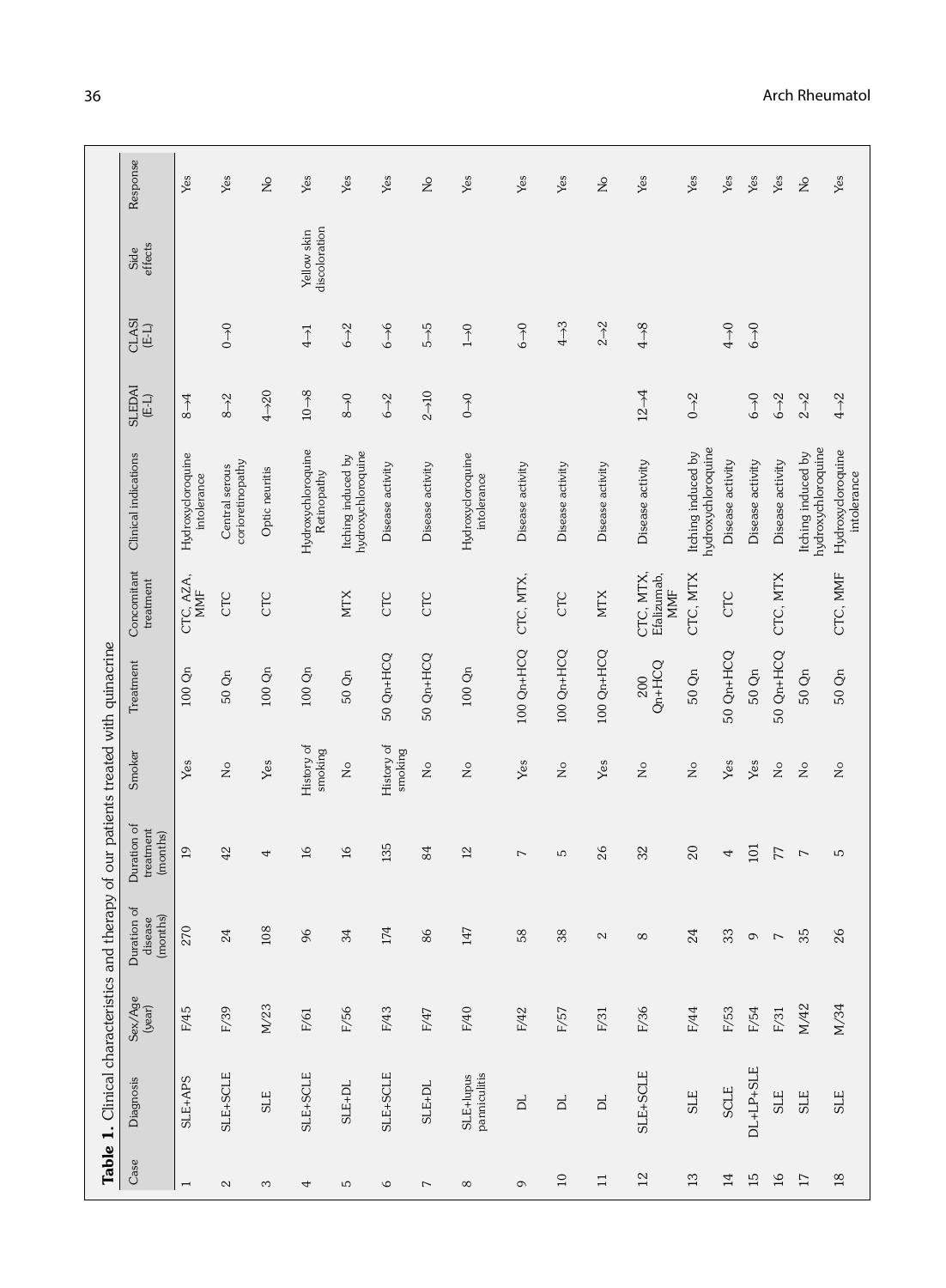|                 | Table 1. Continue                                                                                                                                                                                                                 |                   |                                    |                                      |                       |                    |                                   |                                               |                         |                                 |                 |                              |
|-----------------|-----------------------------------------------------------------------------------------------------------------------------------------------------------------------------------------------------------------------------------|-------------------|------------------------------------|--------------------------------------|-----------------------|--------------------|-----------------------------------|-----------------------------------------------|-------------------------|---------------------------------|-----------------|------------------------------|
| Case            | Diagnosis                                                                                                                                                                                                                         | Sex/Age<br>(year) | Duration of<br>(months)<br>disease | Duration of<br>treatment<br>(months) | Smoker                | Treatment          | Concomitant<br>treatment          | Clinical indications                          | <b>SLEDA</b><br>$(E-L)$ | CLASI<br>$(E-L)$                | effects<br>Side | Response                     |
| 19              | SLE+Urticarial<br>vasculitis                                                                                                                                                                                                      | F/30              | 60                                 | $\overline{2}$                       | History of<br>smoking | 50 Qn+HCQ          | CTC, MTX                          | Disease activity                              | $4 - 6$                 | $4 - 4$                         |                 | $\frac{1}{2}$                |
| $20\,$          | Rowell's syndrome                                                                                                                                                                                                                 | F/57              | 15                                 | $^{12}$                              | Ş                     | 100 Qn+HCQ         | CTC                               | Disease activity                              |                         | $18 - 4$                        |                 | Yes                          |
| 21              | SLE+SCLE                                                                                                                                                                                                                          | F/45              | $^{12}$                            | $\circ$                              | Ş                     | 50 Qn              |                                   | hydroxychloroquine<br>Rash induced by         | $rac{1}{4}$             | $2\rightarrow 0$                |                 | Yes                          |
| 22              | SLE+Sjögren<br>syndrome                                                                                                                                                                                                           | F/66              | 228                                | 7                                    | Ş                     | 50 Qn              |                                   | Hydroxychloroquine<br>retinopathy             | $0 \rightarrow 0$       |                                 |                 | Yes                          |
| 23              | Chilblains+APS<br>$SLE+DL+$                                                                                                                                                                                                       | F/44              | 141                                | $\overline{15}$                      | $\gtrsim$             | $100$ Qn           | MMF                               | Hydroxychloroquine<br>intolerance             | $3\rightarrow 3$        | $6 - 6$                         |                 | $\stackrel{\circ}{\simeq}$   |
| 24              | SLE+Chilblains                                                                                                                                                                                                                    | F/38              | 235                                | $\overline{17}$                      | $\frac{1}{2}$         | 100 Qn+HCQ         | Belimumab<br>MTX,                 | hydroxychloroquine<br>Rash induced by         | $t\rightarrow 4$        | $22 - 13$                       |                 | Yes                          |
| 25              | SE+Sjögren<br>SLE+DM+<br>syndrome                                                                                                                                                                                                 | F/72              | 147                                | $^{26}$                              | $\frac{1}{2}$         | 50 Qn              | Tacrolimus,<br>CTC,<br><b>MTX</b> | hydroxychloroquine<br>Itching induced by      | $0 \rightarrow 0$       |                                 |                 | $\stackrel{\triangle}{\geq}$ |
| 26              | SLE+Sjögren<br>syndrome                                                                                                                                                                                                           | F/31              | 58                                 | $\overline{17}$                      | $\gtrsim$             | 100Qn              | <b>MMF</b>                        | Glaucoma                                      | $12 - 2$                |                                 |                 | Yes                          |
| 27              | h                                                                                                                                                                                                                                 | M/34              | 37                                 | 6                                    | Yes                   | $100\ \mathrm{Qn}$ |                                   | Hydroxycloroquine<br>intolerance              |                         | $3\rightarrow 3$                |                 | $\stackrel{\circ}{\simeq}$   |
| 28              | Chilblain lupus                                                                                                                                                                                                                   | M/70              | 105                                | 13                                   | $\epsilon$            | $50$ Qn            |                                   | hydroxychloroquine<br>Rash induced by         |                         | $0 - 2$                         |                 | $\frac{1}{2}$                |
| 29              | SLE                                                                                                                                                                                                                               | F/56              | 116                                | $\overline{\Omega}$                  | Yes                   | 50 Qn              |                                   | Hydroxychloroquine<br>retinopathy             | $8 - 10$                |                                 |                 | $\stackrel{\circ}{\simeq}$   |
| $30\,$          | $LP+DL$                                                                                                                                                                                                                           | F/39              | 96                                 | $\frac{8}{2}$                        | Yes                   | 100 Qn+HCQ         | Thalidomide                       | Disease activity                              |                         | $7 + 0$                         |                 | Yes                          |
| $\overline{31}$ | SLE                                                                                                                                                                                                                               | F/55              | 22                                 | 22                                   | $\frac{1}{2}$         | 50 Qn              | CTC, AZA                          | Hydroxychloroquine<br>retinopathy             | $4 - 2$                 |                                 |                 | Yes                          |
| 32              | p                                                                                                                                                                                                                                 | F/57              | 54                                 | Ξ                                    | Ş                     | 100Qn              |                                   | hydroxychloroquine<br>Hyperpigmentation<br>Σó |                         | $\begin{matrix} 1 \end{matrix}$ |                 | Yes                          |
| 33              | $SLE$                                                                                                                                                                                                                             | F/55              | 165                                | $\frac{3}{2}$                        | Yes                   | $100~\mathrm{Qn}$  | CTC, MMF                          | Digestive intolerance                         | $8 - 8$                 |                                 |                 | $\stackrel{\circ}{\simeq}$   |
| 34              | SCLE                                                                                                                                                                                                                              | F/48              | 36                                 | 22                                   | $\geq$                | $100$ Qn           | CTC, MTX                          | Retinopathy                                   |                         | $2 - 0$                         |                 | Yes                          |
| 35              | $\mathsf{M}$                                                                                                                                                                                                                      | M/35              | 33                                 | $\circ$                              | $\geq$                | 50 Qn+HCQ          | CTC, AZA                          | Disease activity                              |                         |                                 |                 | Yes                          |
| 36              | ЫÑ                                                                                                                                                                                                                                | M/41              | 69                                 | 4                                    | $\frac{1}{2}$         | 100 Qn+HCQ         | CTC, AZA,<br>RTX,                 | Disease activity                              |                         |                                 |                 | Yes                          |
| 37              | ЫÑ                                                                                                                                                                                                                                | F/43              | 83                                 | $\overline{\phantom{0}}$             | $\frac{1}{2}$         | 100Qn<br>+HCQ      | CTC                               | Disease activity                              |                         |                                 |                 | $\frac{1}{2}$                |
| 38              | DM+DL                                                                                                                                                                                                                             | F/48              | $\mathbf{\Omega}$                  |                                      | $\gtrsim$             | 100 Qn             |                                   | Hydroxychloroquine<br>retinopathy             |                         | $6 - 6$                         | Itching         | $\frac{1}{2}$                |
|                 | SLEDA!: Systemic Lupus Erythematosus Disease Activity Index; CLASI: Cutaneous Lupus Erythematosus Disease Area and Severity Index; E-L: Early-late; SLE: Systemic lupus erythematosus; APS: Antiphospholipid syndrome;<br>Qn: Qui |                   |                                    |                                      |                       |                    |                                   |                                               |                         |                                 |                 |                              |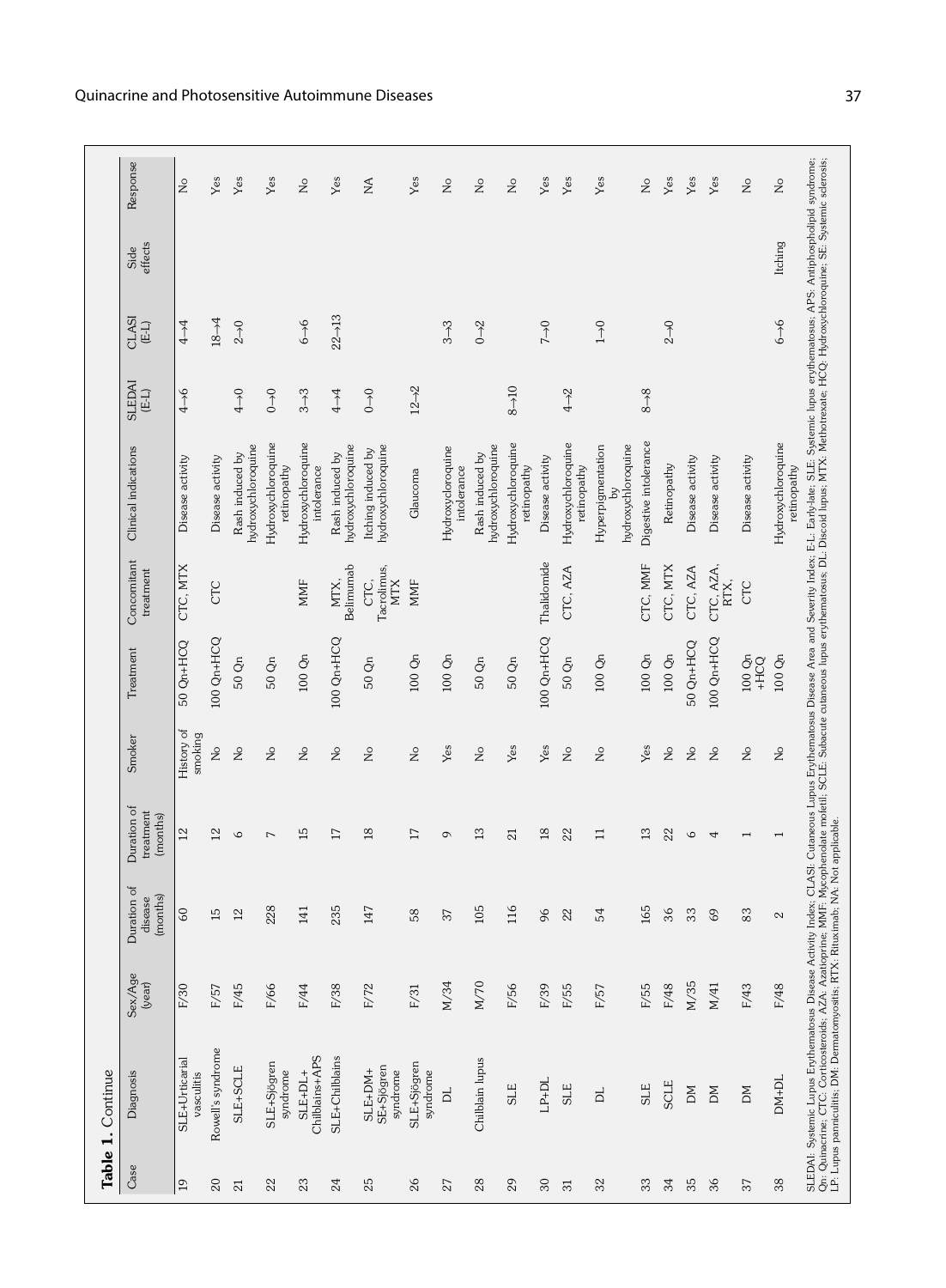on the improvement in the extent of the disease (number of lesions, affected surface area, and activity of the disease), as expressed in erythema and pruritus. Qn was stopped in patients with unsatisfactory effects, or if a response was not deemed adequate.

Quinacrine was obtained from Normon laboratories (Tres Cantos, Madrid, Spain). Off-label Qn use was requested for each patient. Qn was administered as an add-on regimen therapy in a minimal effective dose regimen if the patients had not responded to other antimalarial or corticosteroids and/or other immunosuppressors previously. If a patient had a different Qn dose regimen, the highest dose was considered for the study.

|                                                    |                | Literature     |                 |                | Present report |                 |
|----------------------------------------------------|----------------|----------------|-----------------|----------------|----------------|-----------------|
|                                                    | $\mathbf n$    | %              | Mean±SD         | n              | %              | Mean±SD         |
| No of patients                                     | 188            |                |                 | 38             |                |                 |
| Age (year)                                         |                |                | $41.4 \pm 12.8$ |                |                | $45.8 \pm 11.6$ |
| Female                                             | 129            | 68.6           |                 | 32             | 84.2           |                 |
| Diagnosis                                          |                |                |                 |                |                |                 |
| Systemic lupus erythematosus                       | 60             | 31.9           |                 | 24             | 63.2           |                 |
| Discoid lupus                                      | 88             | 46.8           |                 | 11             | 28.9           |                 |
| Subacute cutaneous lupus erythematosus             | 31             | 16.5           |                 | 7              | 18.4           |                 |
| Acute lupus                                        | 10             | 5.3            |                 | $\overline{0}$ | $\overline{0}$ |                 |
| Chilblain                                          | $\overline{4}$ | 2.1            |                 | 3              | 7.9            |                 |
| Panniculitis (lupus profundus)                     | 9              | 4.8            |                 | 3              | 7.9            |                 |
| Chronic lupus                                      | 5              | 2.6            |                 | $\Omega$       | $\overline{0}$ |                 |
| Skin lesions                                       | 3              | 1.6            |                 | $\overline{0}$ | $\mathbf{0}$   |                 |
| Lupus tumidus                                      | 19             | 10.1           |                 | $\overline{0}$ | $\overline{0}$ |                 |
| Hypertrophic lupus                                 | $\mathbf{1}$   | 0.5            |                 | $\overline{0}$ | $\mathbf{0}$   |                 |
| Urticaria                                          | $\Omega$       | $\Omega$       |                 | $\mathbf{1}$   | 2.6            |                 |
| Rowell                                             | $\Omega$       | $\Omega$       |                 | $\mathbf{1}$   | 2.6            |                 |
| Dermatomyositis                                    | 14             | 7.4            |                 | $\overline{4}$ | 10.5           |                 |
|                                                    |                |                |                 |                |                |                 |
| Disease duration in months                         |                |                | $120.1 \pm 100$ |                |                | $76.1 \pm 69.5$ |
| Follow-up duration therapy in months               |                |                | $30.3 \pm 32.7$ |                |                | $22.6 \pm 28.9$ |
| Quinacrine dosage (mg/day)                         |                |                |                 |                |                |                 |
| 50                                                 | 5              | 2.6            |                 | 18             | 47.4           |                 |
| 100                                                | 127            | 67.5           |                 | 19             | 10.3           |                 |
| 150                                                | $\mathbf{1}$   | 0.5            |                 | $\Omega$       | $\overline{0}$ |                 |
| 200                                                | 18             | 9.6            |                 | $\mathbf{1}$   | 2.6            |                 |
| 300                                                | 12             | 6.4            |                 | $\overline{0}$ | $\mathbf{0}$   |                 |
| 100-300                                            | 25             | 13.3           |                 | $\Omega$       | $\Omega$       |                 |
| Concomitant therapy with Qn                        |                |                |                 |                |                |                 |
| <b>CTC</b>                                         | 63             | 33.5           |                 | 21             | 55.3           |                 |
| Hydroxychloroquine                                 | 108            | 57.4           |                 | 16             | 42.1           |                 |
| Cloroquine                                         | 36             | 19.1           |                 | $\Omega$       | $\overline{0}$ |                 |
| Methotrexate                                       | 14             | 7.4            |                 | 10             | 26.3           |                 |
| Azatioprine                                        | 6              | 3.2            |                 | $\overline{4}$ | 10.5           |                 |
| Mycophenolate mofetil                              | $\mathbf{1}$   | 0.5            |                 | 6              | 15.8           |                 |
| Thalidomide                                        | $\overline{2}$ | 1.1            |                 | $\mathbf{1}$   | 2.6            |                 |
| Intravenous immunoglobulins                        | $\mathbf{1}$   | 0.5            |                 | $\overline{0}$ | $\overline{0}$ |                 |
| Rituximab                                          | $\mathbf{0}$   | $\overline{0}$ |                 | $\mathbf{1}$   | 2.6            |                 |
| Tacrolimus                                         | $\overline{0}$ | $\overline{0}$ |                 | $\mathbf{1}$   | 2.6            |                 |
| Belimumab                                          | $\mathbf{0}$   | $\Omega$       |                 | $\mathbf{1}$   | 2.6            |                 |
| Efalizumab                                         | $\Omega$       | $\Omega$       |                 | $\mathbf{1}$   | 2.6            |                 |
| Azatioprine, mycophenolate mofetil or cyclosporine | 8              | 4.3            |                 | $\Omega$       | $\overline{0}$ |                 |
| Response                                           |                |                |                 |                |                |                 |
| Yes                                                | 132            | 70.2           |                 | 25             | 68.4           |                 |
| N <sub>o</sub>                                     | 54             | 28.7           |                 | 11             | 28.9           |                 |
| Not applicable                                     | 2              | 1.1            |                 | $\mathbf{1}$   | 2.6            |                 |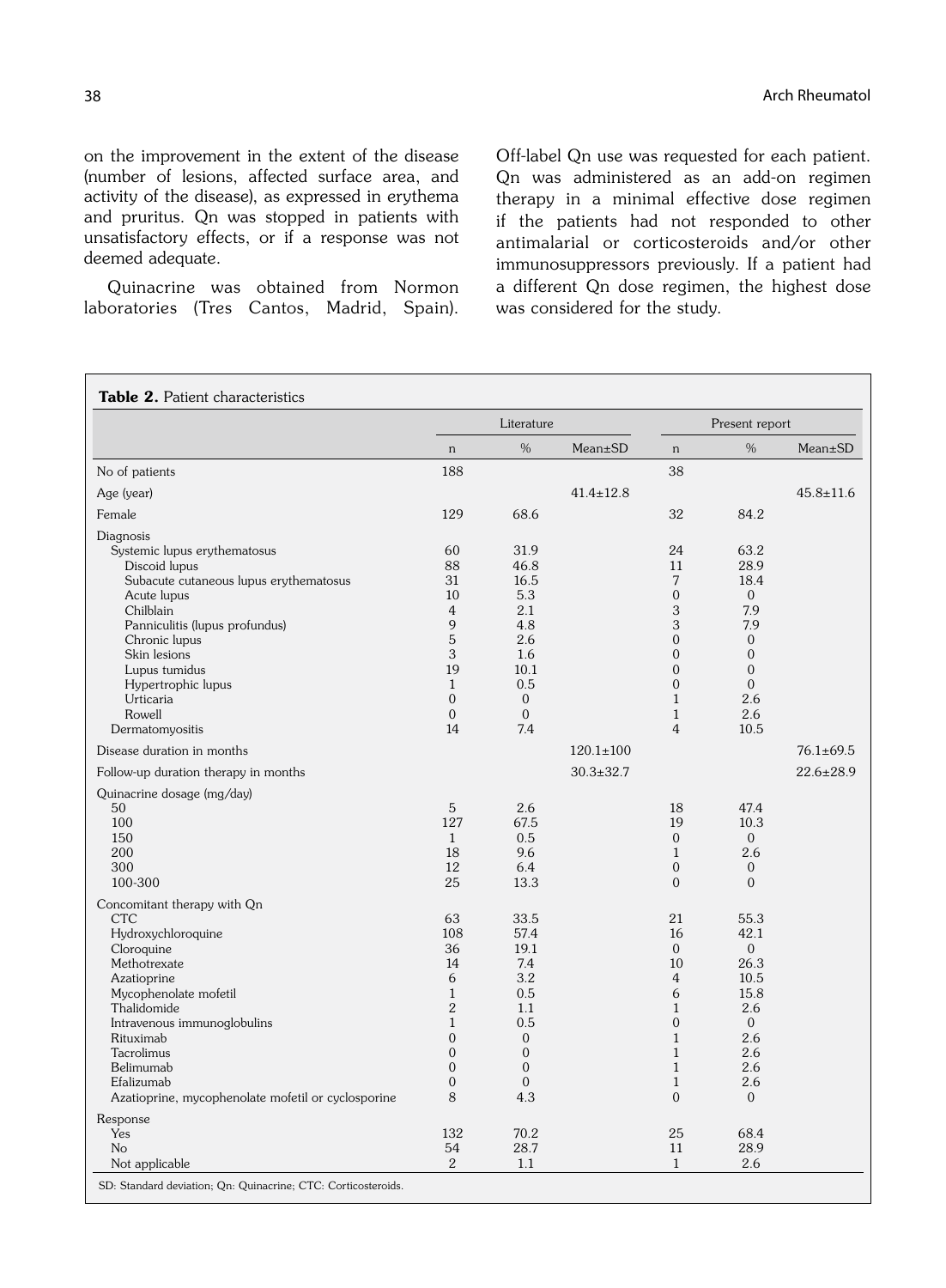| Table 3. Adverse events   |                         |                        |
|---------------------------|-------------------------|------------------------|
|                           | Literature<br>$(n=188)$ | This study<br>$(n=38)$ |
| Yellow skin discoloration | 26                      | 1                      |
| Drug rash                 | 3                       |                        |
| Dermatitis                | 2                       |                        |
| Psoriasis                 | 1                       |                        |
| Photosensitivity          | 1                       |                        |
| Itching                   | 1                       | 1                      |
| Stroke                    | 1                       |                        |
| Nausea                    | 2                       |                        |
| <b>Hepatitis</b>          | $\overline{2}$          |                        |
| Epigastralgia             | 1                       |                        |
| Fatigue                   | 1                       |                        |
| Weight loss               | 1                       |                        |

#### RESULTS

Patient demographics were provided in Table 1a. Of the 38 patients, 34 were suffering from SLE or cutaneous lupus. Of the 24 patients with SLE, Qn treatment was started due to skin disease in seven and disease activity in the others. Eleven patients had DL, seven had SCLE, three had chilblain lupus, three had lupus panniculitis, one had urticaria, and one had Rowell's syndrome. Only four patients had DM.

Quinacrine was dosed at 50 or 100 mg in most of the patients and the mean follow-up was  $22.6 \pm 28.9$  months. In our series, one patient received 200 mg/day, 19 patients 100 mg/day, and 18 patients 50 mg/day. Qn was combined with HCQ in 16 patients. Twenty-seven patients had Qn as an add-on regimen therapy, most with steroids (n=21), followed by methotrexate in 10 patients, mycophenolate in six patients, and azathioprine in four patients.

The most frequent clinical indications were disease activity (36.8%), followed by retinopathy (18.42%), HCQ intolerance (itching, cutaneous rash or digestive intolerance) (15.8%) and others.

Clinical response was analyzed in patients with SLE or cutaneous lupus. Responders were patients who improved their SLEDAI or CLASI activity. Twenty-five patients were responders (68.4%), 13 (52%) improved their CLASI activity and 12 (48%) their SLEDAI. The median change in SLEDAI was 1.25±5.4. No response (lack of treatment efficacy) was observed in four patients with SLE, two patients with DL, one patient with SLE and DL, one patient with SLE and urticarial vasculitis, and another patient with SLE, DL, and chilblains.

The indication for use of Qn in patients with DM was cutaneous disease, with 50% of patients responding. Altogether for lupus and DM, the response rate was 56% with Qn alone and 73.3% when Qn was combined with HCQ. In patients who received 50 mg/day, the response rate was 72%, with 100 mg/day 63.2%, and with 200 mg/day 100% (single patient).

A total of 188 cases were identified in the literature (Table 1b),  $6,7,11,18-25$  of which 129 were females; the mean age was  $41.4 \pm 12.8$  years (standard deviation) with a disease duration of 76.2±96.3 months.

The most frequent diagnosis was cutaneous lupus (68.6%), followed by SLE (32.6%). Only 7.4% of patients had DM. Most patients received concomitant medication, predominantly steroids (33.5%) and other types of antimalarials. Fourteen patients received methotrexate and six azathioprine. Most patients were treated using Qn with HCQ (55.3%) or CQ (17.5%).

The mean duration of therapy was  $30.3\pm32.7$ months. A high percentage of patients responded well to the treatment (Table 2). Treatment response was 73% in patients with SLE or cutaneous lupus. No response was seen in two patients with SLE, 14 patients with DL, eight patients with tumid lupus (TL), four patients with SCLE, three patients with DL and SLE, one with SLE and acute cutaneous lupus (ACL), one with TL and DL, one with SLE and SCLE, one with ACL and lupus panniculitis (LP), and another with SLE and DL and TL. Cavazzana et al.18 reported that SCLE lesions improved in 60% of cases, without a significant decrease in the activity. In addition, all acute lupus rashes and 50% of chilblains improved during therapy. In contrast, lupus panniculitis (lupus profundus) showed no amelioration.

In patients with DM, the treatment response was 35.7% as indicated clinically by cutaneous symptoms. Most patients had more than one antimalarial as an add-on regimen.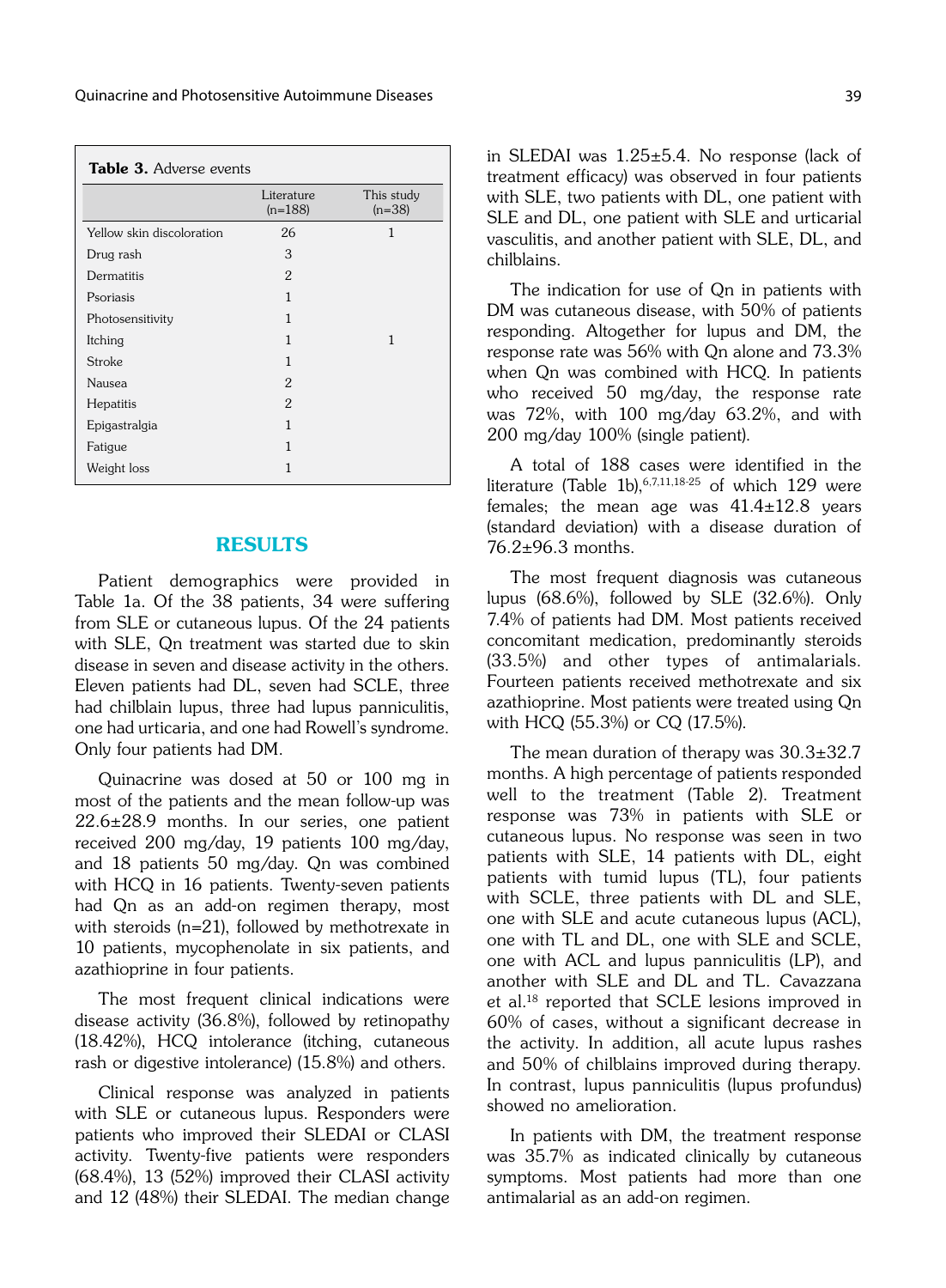Altogether for lupus and DM, 85.1% of the patients responded to Qn on its own, 68.3% to Qn and HCQ, and 59.4% to Qn and CQ. In four patients, a triple therapy was used (HCQ with Qn and CQ), but only one responded to treatment. The most frequent dose administered was 100 mg. Among the patients who responded, treatment response with Qn alone or in combination was 91.67%, 84%, 83.3%, 68.5%, 100%, and 80% for patients taking 300, 300-100, 200, 100, 150 and 50 mg/day, respectively. Side effects were scarce; one patient had yellow skin discoloration while another experienced itching (Table 3).

### **DISCUSSION**

Assuming that part of the antimalarial effect is due to the photoprotective effect, the aim of this study was to analyze the effectiveness of Qn, both alone or in combination with other antimalarials or immunosuppressive therapy, as an add-on regimen therapy for patients with photosensitive conditions, such as cutaneous lupus, SLE, and DM.

A high response rate to Qn treatment was observed both among our patients and those reported in the reviewed literature (68.4% and 70.2%, respectively). The best response rate was observed in patients suffering from SLE or cutaneous lupus.

In cases of cutaneous lupus, the treatment may be used for patients with DL, SCLE, lupus panniculitis (lupus profundus), TL, hypertrophic lupus and chilblains. Although Cavazzana et al.18 reported that the therapy did not benefit patients with lupus profundus, we observed a good response in such patients; Feldmann et al.26 found that skin lesions improved significantly or cleared totally in all SCLE and half of chronic LE patients; and Lipsker et al. $6$  found that threequarters of DL, all SCLE, and all DL/SCLE patients demonstrated between 50% and total clearance of lesions. As in most patients in the literature, we observed higher response in patients with DL and SCLE. We also noted the benefit of this therapy for urticaria and Rowell's syndrome. However, no response was observed in urticaria vasculitis sufferers.

In most of our patients with SLE, we observed improved SLEDAI score. In two cases (Cases 6 and 12), there was improved SLEDAI even though there was no change in CLASI score. However, Cases 17, 19 and 29 did not respond at all. Case 19 needed other immunosuppressive therapy while Cases 17 and 29 remained stable. Numerous systemic treatments were proposed for these patients, including mycophenolate mofetil, methotrexate, dapsone, thalidomide, intravenous immunoglobulin and biologicals; antimalarials were used as an add-on regimen. Similar to Toubi et al.,7 we observed a corticosteroid-sparing effect with the combination therapy in this group of patients. Taken together, these studies provide evidence supporting the use of Qn for treating lupus patients.

The pathophysiology of photosensitive autoimmune skin reactions could be explained by ultraviolet (UV)-induced production of tumor necrosis factor alpha secretion that leads to keratinocyte apoptosis and the translocation of previously sequestered cellular antigens that then activate the immune system.<sup>27</sup> Several explanations have been given for the effectiveness of antimalarials in inhibiting SLE activity, including lysosomal stabilization; inhibition of antigen presentation and cell-mediated cytotoxicity; inhibition of prostaglandin synthesis; inhibition of lipid peroxidation; inhibition of proinflammatory cytokine synthesis; influence on apoptosis, reduction of the levels of circulating immune complexes; antioxidant action, antithrombotic/ antiplatelet effects;8,28 and photoprotective effects.12 It has been shown that the accumulation of antimalarials in the skin exerts a local antiinflammatory effect after ultraviolet-B (UV-B) exposure, $29$  which could explain the benefit of this drug in conditions associated with photosensitivity.30

Antimalarials have also been used for treating cutaneous symptoms of DM since at least 1984, after Woo et al.<sup>31</sup> reported their successful use in this condition; however, the response rate was lower than that seen in patients with lupus. In our series, when considering the diseases individually, the responses were also worse in patients with DM compared with those in patients with lupus. To date, the response rates in this study are higher than those reported in the literature.<sup>11</sup> DM patients, similar to those with LE, show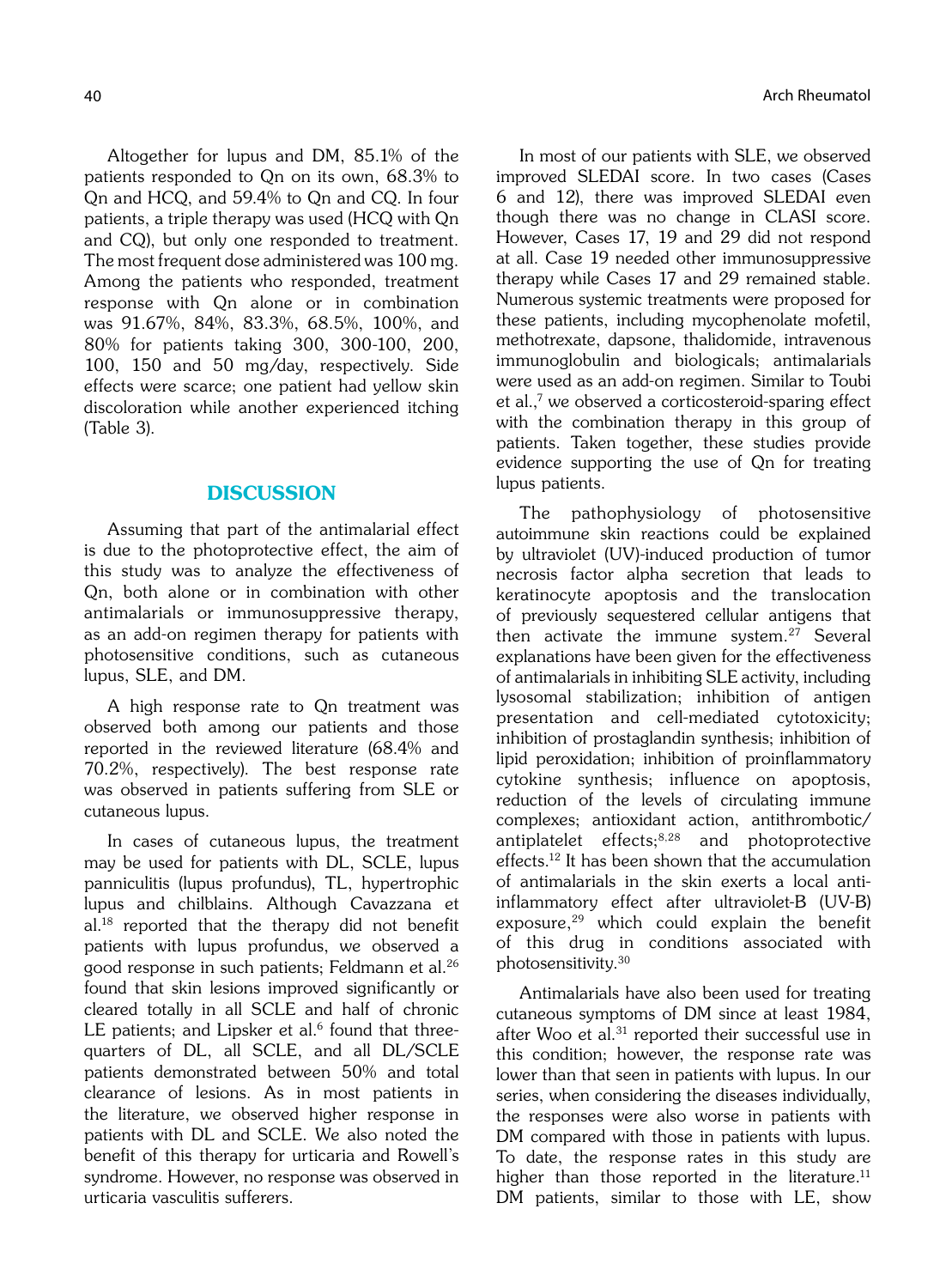significantly increased erythemal sensitivity to UV-B irradiation, $27$  while Qn seems less effective in treating the cutaneous symptoms of these patients. The high proportion of patients with DM that responded well in our series is probably due to the low number of patients. As in the previously published studies, most of our patients received glucocorticoids concomitantly with immunosuppressive agents.

In our patients, the best response was seen with the combination of Qn and HCQ. In most patients, this combination was not used due to intolerance or contraindication for the use of HCQ; if the association had been possible, it is likely that the response rate would have been higher. Qn can be an alternative treatment for patients who respond poorly or are intolerant to HCQ, although antimalarials, when combined, may exert a complementary effect, thus explaining the enhanced efficacy observed with the combination therapy. We did not treat our patients with the HCQ and CQ combination as it can increase ocular toxicity and is therefore not recommendable. Chang et al.25 reported improvement in 67% of their patients treated with a combination of HCQ and Qn, and 33% of their cases treated with a combination of CQ and Qn. The combined therapy could be effective not only in patients with photosensitivity, but also in those who are not suffering this condition. This type of therapy could induce remission in patients with long-lasting disease activity and severe systemic involvement of major organs; this may be associated with a significant corticosteroid-sparing effect.

With regard to dose, data from the literature indicate the use of Qn at between 300 mg/day and 50 mg/day. In the study of Rhodes and Allende,<sup>20</sup> dosage concentration was from 100-300 mg/day; however, the number of patients treated with 100 mg/day or 300 mg/day was unclear.

In the study carried out by Carvazzana et al.,18 treatment with 100 mg/day and 50 mg/day provided the same response rate. On the other hand, patients taking 100 mg/day of Qn presented significantly faster improvement than those taking 50 mg/day and a reduced steroid dosage. It would probably be advisable to start treatment at 100 mg/day and continue with 50 mg/day maintenance doses. It is, however, necessary to find the optimum dose for each patient, balancing the toxic effects and a clinically relevant response.

Yellow staining of the skin is a minor side effect of Qn use, although possible bone-marrow and/or nephrotoxic manifestations have been reported elsewhere.32 In both our patients and those collected from the literature, no serious side effects were observed during the follow-up period (of up to 30 years), with the exception of a case of severe hepatitis in a patient affected by SLE and chronic hepatitis C virus (HCV) infection.18 The liver histology of this patient showed double damage, caused by aggressive hepatitis with piecemeal necrosis (due to chronic HCV hepatitis), and drug-induced-damage, represented by cholangiolitis and microinfarcts in portal spaces. Cavazzana et al.18 reported side effects in patients receiving 100 mg/day, while none in patients receiving 50 mg/day.

There are several limitations to our study. Firstly, this is not a clinical trial. Secondly, it includes patients with heterogeneous characteristics and a small sample size. However, this is a study with real-life conditions and it is striking that the responses observed in our patients are similar to those reported in the literature. We believe that this is an argument in favor of our results' consistency.

In conclusion, Qn (as an "off-label drug") can be useful in three clinical situations: (i) to avoid antimalarial ocular toxicity in patients with HCQ retinopathy or another ocular disease; (ii) to allow the use of antimalarials when other antimalarials are not tolerated (itching, rash due to HCQ, or digestive intolerance); and (iii) to improve a sub-optimal antimalarial response as an add-on therapy. Combining this therapy with other antimalarials can help control the activity of photosensitive autoimmune diseases, particularly SLE. Larger studies are necessary to evaluate the response to antimalarials and any differences across cutaneous subtypes. Further studies are also required to assess the optimal treatment regimen in different subsets, as well as treatment dosage and combinations.

#### Declaration of conflicting interests

The authors declared no conflicts of interest with respect to the authorship and/or publication of this article.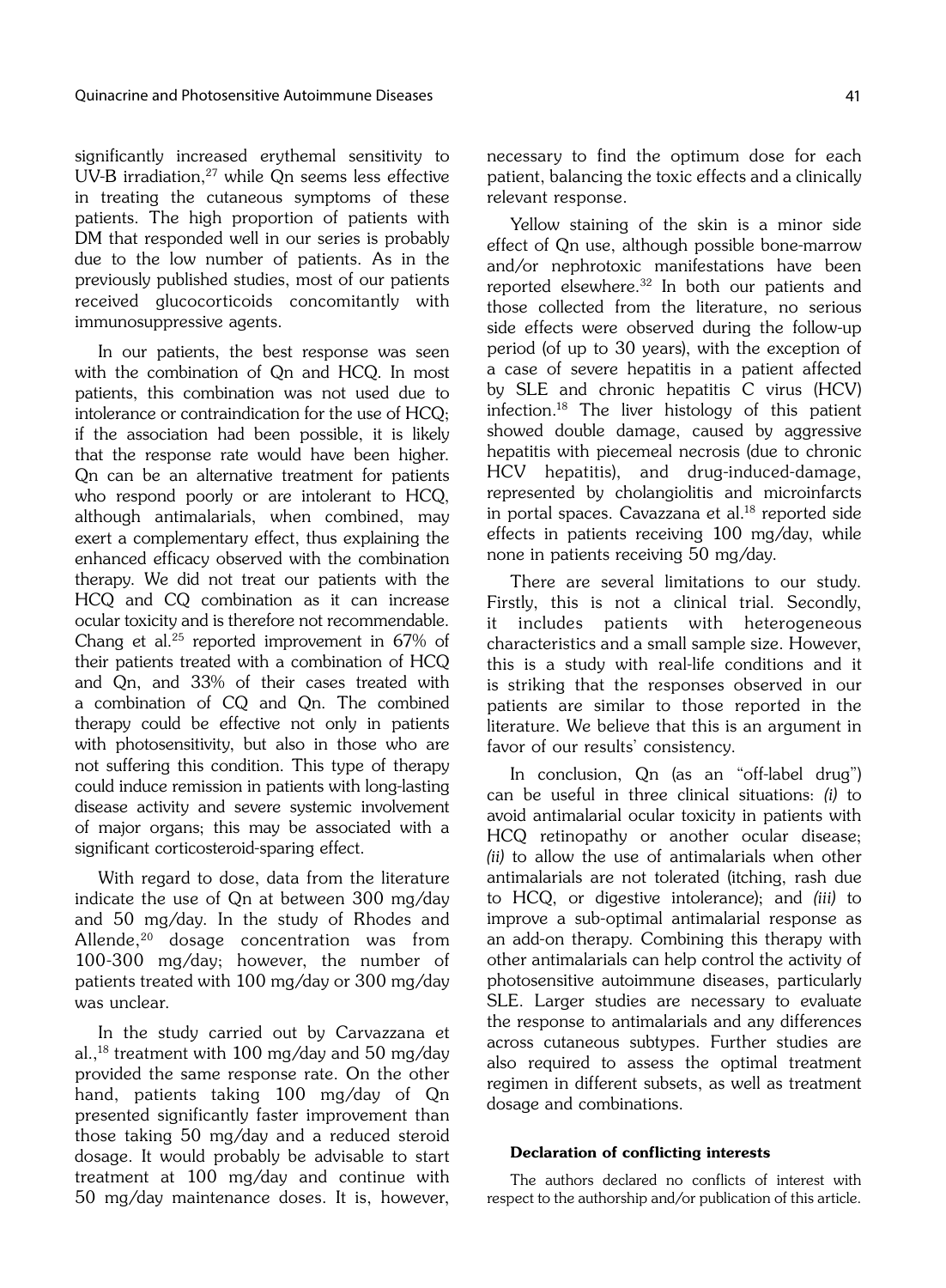## Funding

The authors received no financial support for the research and/or authorship of this article.

# REFERENCES

- 1. Ben-Zvi I, Kivity S, Langevitz P, Shoenfeld Y. Hydroxychloroquine: from malaria to autoimmunity. Clin Rev Allergy Immunol 2012;42:145-53.
- 2. Furst DE. Pharmacokinetics of hydroxychloroquine and chloroquine during treatment of rheumatic diseases. Lupus 1996;5:11-5.
- 3. Wozniacka A, Lesiak A, McCauliffe DP, Sysa-Jedrzejowska A. Photoprotective properties of chloroquine phosphate. J Eur Acad Dermatol Venereol 2007;21:1133-4.
- 4. Wallace DJ. The use of quinacrine (Atabrine) in rheumatic diseases: a reexamination. Semin Arthritis Rheum 1989;18:282-96.
- 5. Tye MJ, White H, Appel B, Ansell HB. Lupus erythematosus treated with a combination of quinacrine, hydroxychloroquine and chloroquine. N Engl J Med 1959;260:63-6.
- 6. Lipsker D, Piette JC, Cacoub P, Godeau P, Frances C. Chloroquine-quinacrine association in resistant cutaneous lupus. Dermatology 1995;190:257-8.
- 7. Toubi E, Rosner I, Rozenbaum M, Kessel A, Golan TD. The benefit of combining hydroxychloroquine with quinacrine in the treatment of SLE patients. Lupus 2000;9:92-5.
- 8. Zhang X, Li Q, Fang L, Huang H, Hou C, Liao Z, et al.. Anti-Malarial Drugs (hydroxychloroquine and quinacrine) Decrease The Production Of Interferon-Alfa Initiated By TLR-9 Agonist. 2013 ACR/ARHP Annual Meeting, October 25-30, 2013 in San Diego, CA, USA. Abstract number: 1613. 2013.
- 9. Langevitz P, Kaplinsky N, Ehrenfeld M, Pras M. Intractable RA--treatment with combined methotrexate, azathioprine and hydroxychloroquine. Br J Rheumatol 1989;28:271-2.
- 10. Rynes RI. Ophthalmologic considerations in using antimalarials in the United States. Lupus 1996;5:73-4.
- 11. Ang GC, Werth VP. Combination antimalarials in the treatment of cutaneous dermatomyositis: a retrospective study. Arch Dermatol 2005;141:855-9.
- 12. Dalmau J, Roé E, Corella F, García-Navarro X, Peramiquel L, Alomar A. Acute generalized skin eruption due to adalimumab: report of two cases. J Eur Acad Dermatol Venereol 2007;21:1105-6.
- 13. Tan EM, Cohen AS, Fries JF, Masi AT, McShane DJ, Rothfield NF, et al. The 1982 revised criteria for the classification of systemic lupus erythematosus. Arthritis Rheum 1982;25:1271-7.
- 14. Sontheimer RD. Subacute cutaneous lupus erythematosus: 25-year evolution of a prototypic

subset (subphenotype) of lupus erythematosus defined by characteristic cutaneous, pathological, immunological, and genetic findings. Autoimmun Rev 2005;4:253-63.

- 15. Bohan A, Peter JB. Polymyositis and dermatomyositis (first of two parts). N Engl J Med 1975;292:344-7.
- 16. Bombardier C, Gladman DD, Urowitz MB, Caron D, Chang CH. Derivation of the SLEDAI. A disease activity index for lupus patients. The Committee on Prognosis Studies in SLE. Arthritis Rheum 1992;35:630-40.
- 17. Albrecht J, Taylor L, Berlin JA, Dulay S, Ang G, Fakharzadeh S, et al. The CLASI (Cutaneous Lupus Erythematosus Disease Area and Severity Index): an outcome instrument for cutaneous lupus erythematosus. J Invest Dermatol 2005;125:889-94.
- 18. Cavazzana I, Sala R, Bazzani C, Ceribelli A, Zane C, Cattaneo R, et al. Treatment of lupus skin involvement with quinacrine and hydroxychloroquine. Lupus 2009;18:735-9.
- 19. Toubi E, Kessel A, Rosner I, Rozenbaum M, Lorber M, Paran D, et al. Quinacrine added to ongoing therapeutic regimens attenuates anticardiolipin antibody production in SLE. Lupus 2003;12:297-301.
- 20. Rhodes BL, Allende MF. Treatment of chronic discoid lupus erythematosus with quinacrine. Calif Med 1954;80:70-1.
- 21. Conner SK. Systemic lupus erythematosus; a report on twelve cases treated with quinacrine (atabrine) and chloroquine (aralen). Ann Rheum Dis 1957;16:76-81.
- 22. González-Sixto B, García-Doval I, Oliveira R, Posada C, García-Cruz MA, Cruces M. Quinacrine in the treatment of cutaneous lupus erythematosus: practical aspects and a case series. Actas Dermosifiliogr 2010;101:54-8.
- 23. Chung HS, Hann SK. Lupus panniculitis treated by a combination therapy of hydroxychloroquine and quinacrine. J Dermatol 1997;24:569-72.
- 24. Benoit S, Goebeler M. Mepacrine in recalcitrant cutaneous lupus erythematosus: Old-fashioned or Still Useful? Acta Derm Venereol 2015;95:596-9.
- 25. Chang AY, Piette EW, Foering KP, Tenhave TR, Okawa J, Werth VP. Response to antimalarial agents in cutaneous lupus erythematosus: a prospective analysis. Arch Dermatol 2011;147:1261-7.
- 26. Feldmann R, Salomon D, Saurat JH. The association of the two antimalarials chloroquine and quinacrine for treatment-resistant chronic and subacute cutaneous lupus erythematosus. Dermatology 1994;189:425-7.
- 27. Dourmishev L, Meffert H, Piazena H. Dermatomyositis: comparative studies of cutaneous photosensitivity in lupus erythematosus and normal subjects. Photodermatol Photoimmunol Photomed 2004;20:230-4.
- 28. Lenert P. Inhibitory oligodeoxynucleotides therapeutic promise for systemic autoimmune diseases? Clin Exp Immunol 2005;140:1-10.